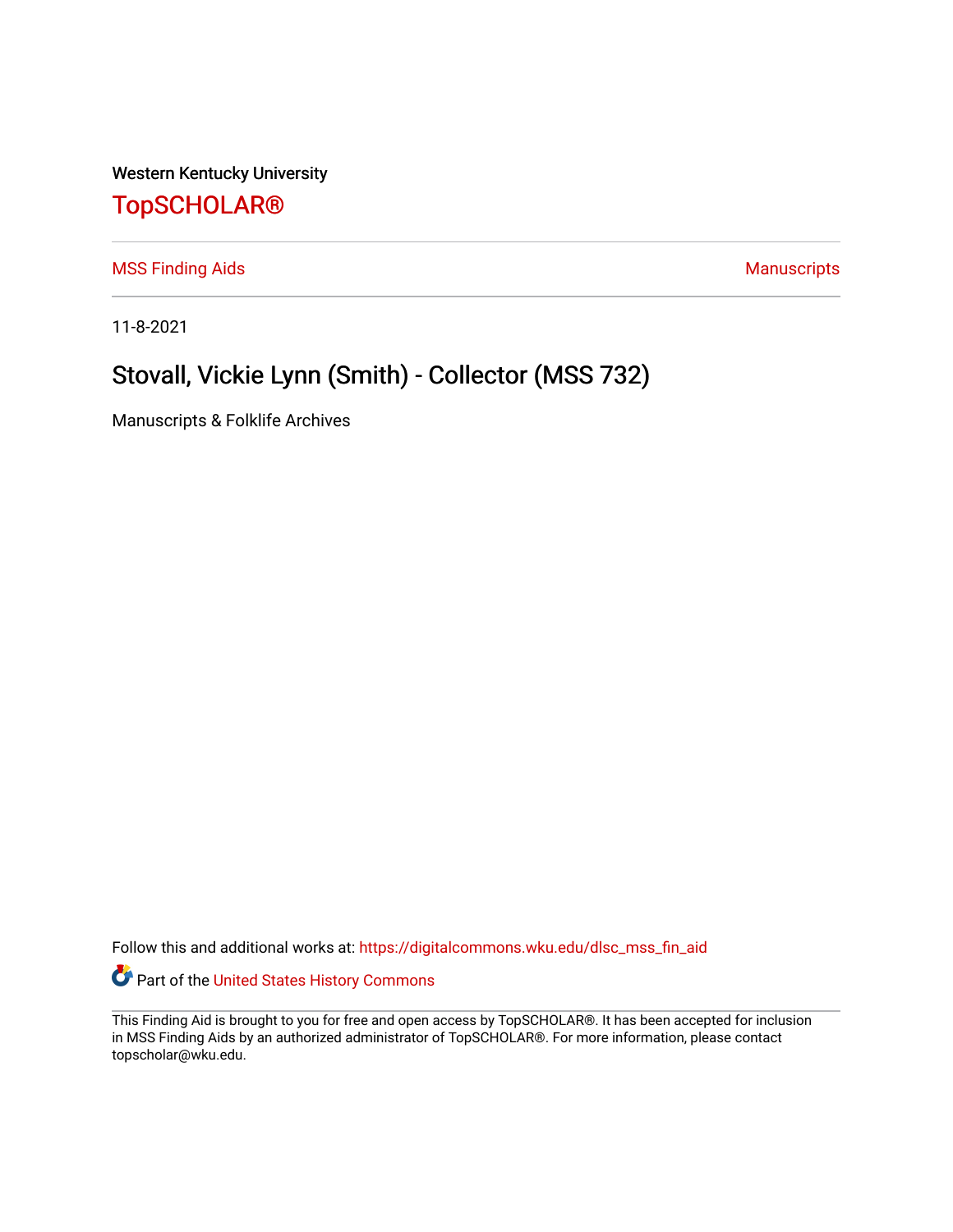Manuscripts & Folklife Archives Department of Library Special Collections Western Kentucky University Bowling Green, KY 42101-1092

*Descriptive Inventory*

#### **MSS 732 STOVALL, Vickie Lynn (Smith) – Collector**

5 boxes. 66 folders. 822 items. 1842-2013. Originals, photocopies, photographs, cassette tape, compact discs.

#### SC2013.128.31; SC2014.29.1; SC2015.67.1; SC2016.137.1

#### *COLLECTION NOTE*

 This collection consists primarily of genealogy and family history collected by Vickie Lynn Stovall and several other extended family members. It focuses on the Bennett, Hunt, Taylor and associated families of Kentucky, many of whom resided in Butler, McLean, Muhlenberg and Daviess counties. The genealogical research consists of family trees and data sheets as well as clippings and photographs, many of which were assembled in scrapbook style.

 In addition to genealogical research, the collection contains biographical data, narratives, reminiscences and articles, primarily on local history, created by several of the collectors. Individual collectors include:

- Edith L. Bennett (1931-2013), a Livermore, Kentucky native, local historian, and active member of Owensboro's Third Baptist Church who spent more than 50 years as a broadcaster of religious programming for radio station WOMI. Included (Box 4, Folder 16) are materials evidencing her interest in Josiah Henson (1789- 1883), who once resided in Daviess County and was the model for "Uncle Tom" in Harriet Beecher Stowe's novel *Uncle Tom's Cabin*;
- Edith's half brother, Wendell H. Rone (1913-2003), a Daviess County Baptist minister, church historian, and president (1978-1980) of Mid-Continent College in Mayfield, Kentucky;
- Edward M. Manley (1894-1971), who wrote affectionately of his native Kentucky from his home in Los Angeles; and
- William McClellan (1901-1978), a columnist and local historian, especially of the Green and Mud River country near Rochester, Kentucky.

 The collection also includes materials highlighting the Christian and evangelical traditions in some of the family lines: the Bloom Evangelistic Trio of South Carolina (Box 1, Folder 5); Edith Bennett's partnership, through WOMI, with Haiti's Voice of Caribbean (Box 3, Folder 6); and early 20<sup>th</sup>-century pamphlets about foreign missions (Box 4, Folder 20).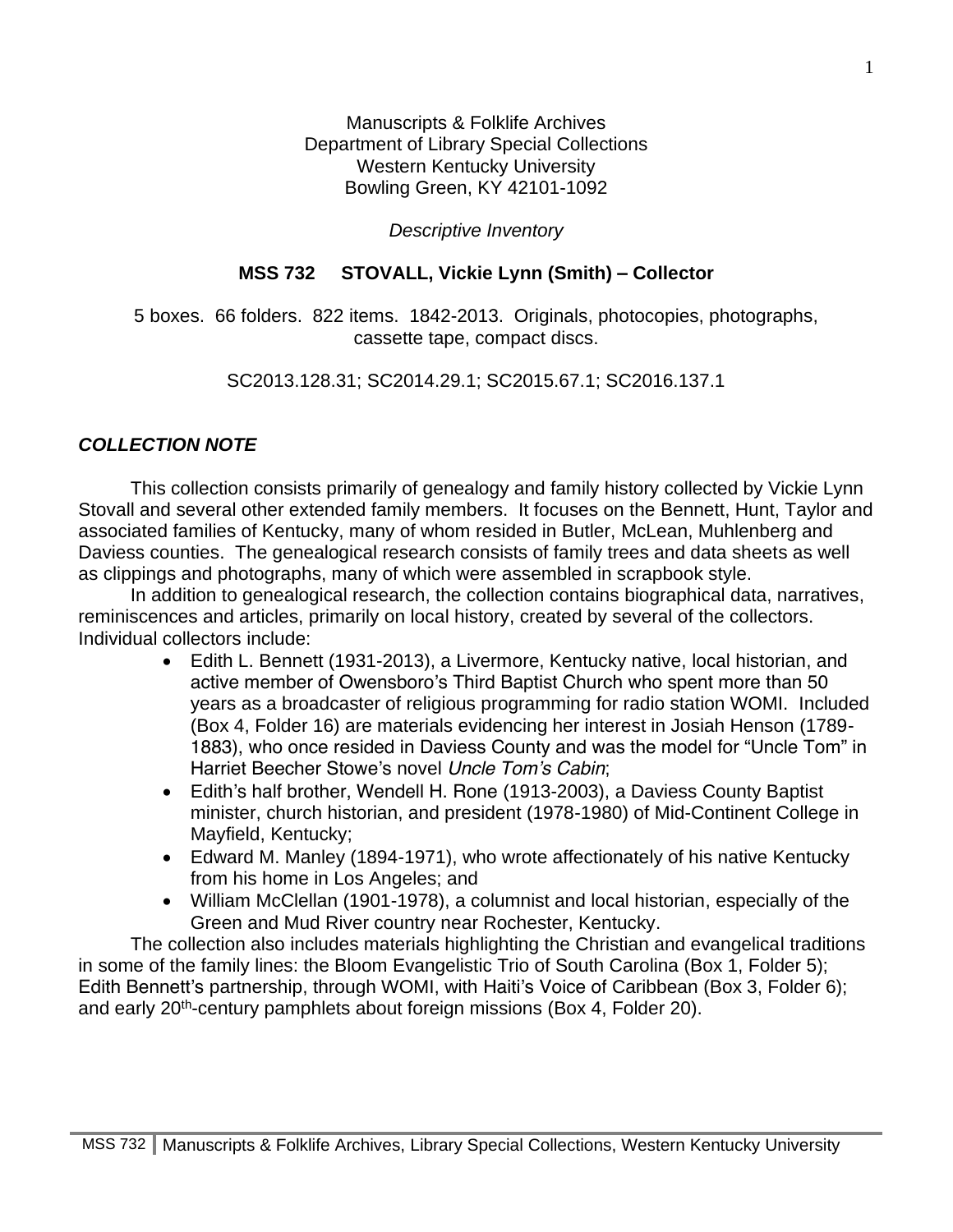### *SHELF LIST*

| <b>BOX1</b>         | Genealogy                                                                                                                          | 1864-2007       | 227 items |
|---------------------|------------------------------------------------------------------------------------------------------------------------------------|-----------------|-----------|
| Folder 1            | Inventory                                                                                                                          |                 | 1 item    |
| Folder <sub>2</sub> | Alexander family - Genealogy<br>collected by Wendell Rone                                                                          | 1935-2000       | 8 items   |
| Folder <sub>3</sub> | Bennett family - Genealogy, letters,<br>clippings, photographs                                                                     | 1864-1872, n.d. | 14 items  |
| Folder 4            | Bennett and related families - Genealogy,<br>clippings, photographs                                                                | n.d.            | 37 items  |
| Folder <sub>5</sub> | Bloom family (Richard, Catherine, Martha) -<br>Letters, clippings, photographs relating to<br>evangelistic ministry and Bloom Trio | 1957-2007       | 27 items  |
| Folder <sub>6</sub> | Bunch and related families - Genealogy<br>collected by Wendell Rone                                                                | 1955-2000       | 47 items  |
| Folder <sub>7</sub> | Humphrey family                                                                                                                    | 2002-2004, n.d. | 4 items   |
| Folder <sub>8</sub> | Hunt family - Genealogy collected<br>by Edward M. Manley                                                                           | 1908-1955       | 30 items  |
| Folder <sub>9</sub> | Hunt family - Genealogy collected<br>by Wendell Rone                                                                               | 1952-1982       | 14 items  |
| Folder 10           | Hunt family - Scrapbook prepared<br>by Edith Bennett                                                                               | 1955-1983       | 1 item    |
| Folder 11           | Hunt family – Information about<br>reunions, news clippings                                                                        | 1956-2002       | 27 items  |
| Folder 12           | Hunt Hebron Highlights, compiled<br>by Edith Bennett                                                                               | 1977            | 1 item    |
| Folder 13           | Old Hebron-Hunts, Inc. - Articles of<br>incorporation                                                                              | 1986            | 1 item    |
| Folder 14           | Hunt Family Foundation - Kentucky Chapter<br>- Article, reports                                                                    | 1971-1983       | 7 items   |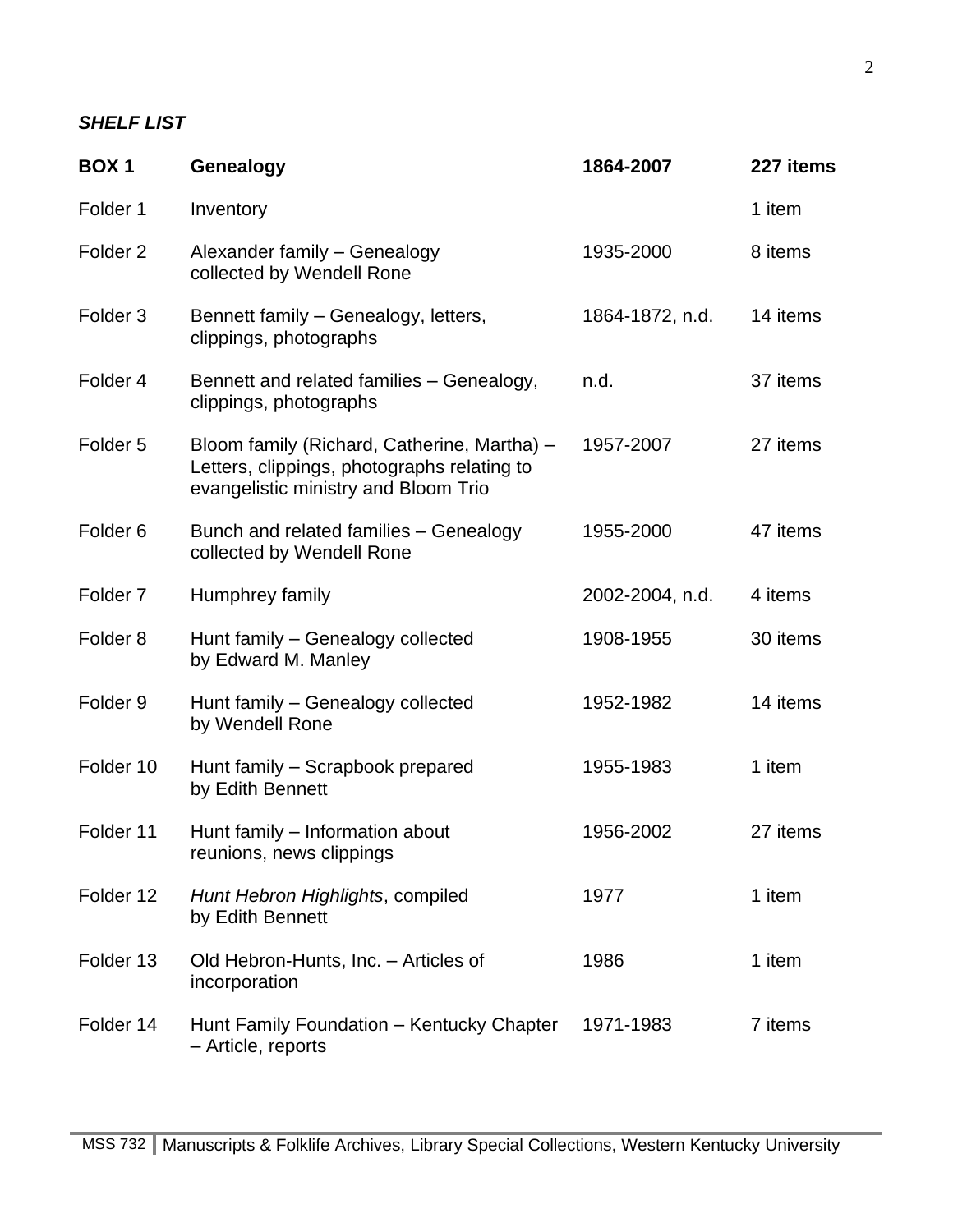| Folder 15           | Hunt Family Research Association<br><b>Bulletin</b>                          | 1957-1959  | 7 items   |
|---------------------|------------------------------------------------------------------------------|------------|-----------|
| Folder 16           | Hunt Historical Foundation -<br>Articles of incorporation & bylaws           | 1969       | 1 item    |
| BOX <sub>2</sub>    | Genealogy                                                                    | 1925-2007  | 91 items  |
| Folder 1            | Smith-Weeks-Moseley family book and<br>photographs                           | n.d.       | 29 items  |
| Folder <sub>2</sub> | "We Remember II": Smith Family of<br><b>Butler County; Smith genealogy</b>   | n.d.       | 3 items   |
| Folder <sub>3</sub> | Diaries of Mary Gene Smith                                                   | 1925, 1929 | 2 items   |
| Folder 4            | Genealogy information on various<br>families collected by Mary Gene<br>Smith | 1971-1985  | 47 items  |
| Folder <sub>5</sub> | <b>Stevens-Owen families</b>                                                 | n.d.       | 3 items   |
| Folder <sub>6</sub> | Swift family                                                                 | 2007       | 2 items   |
| Folder <sub>7</sub> | Taylor family genealogy (Pt. 1)                                              | n.d.       | 1 item    |
| Folder <sub>8</sub> | Taylor family genealogy (Pt. 2)                                              | n.d.       | 1 item    |
| Folder <sub>9</sub> | Taylor family $(Pt. 1)$ – Collected by<br>Wendell H. Rone                    | n.d.       | 1 item    |
| Folder 10           | Taylor family $(Pt. 2)$ – Collected by<br>Wendell H. Rone; photographs       | n.d.       | 1 item    |
| Folder 11           | Taylor family – Genealogy and photographs                                    | n.d.       | 1 item    |
| BOX <sub>3</sub>    | <b>Edith L. Bennett</b>                                                      | 1893-2013  | 223 items |
| Folder 1            | Edith Bennett - Biographical & writings                                      | 1954-2013  | 20 items  |
| Folder <sub>2</sub> | Bennett, Edith - Letters to                                                  | 1949-2010  | 57 items  |
| Folder <sub>3</sub> | Bennett, Edith – Letters to                                                  | n.d.       | 21 items  |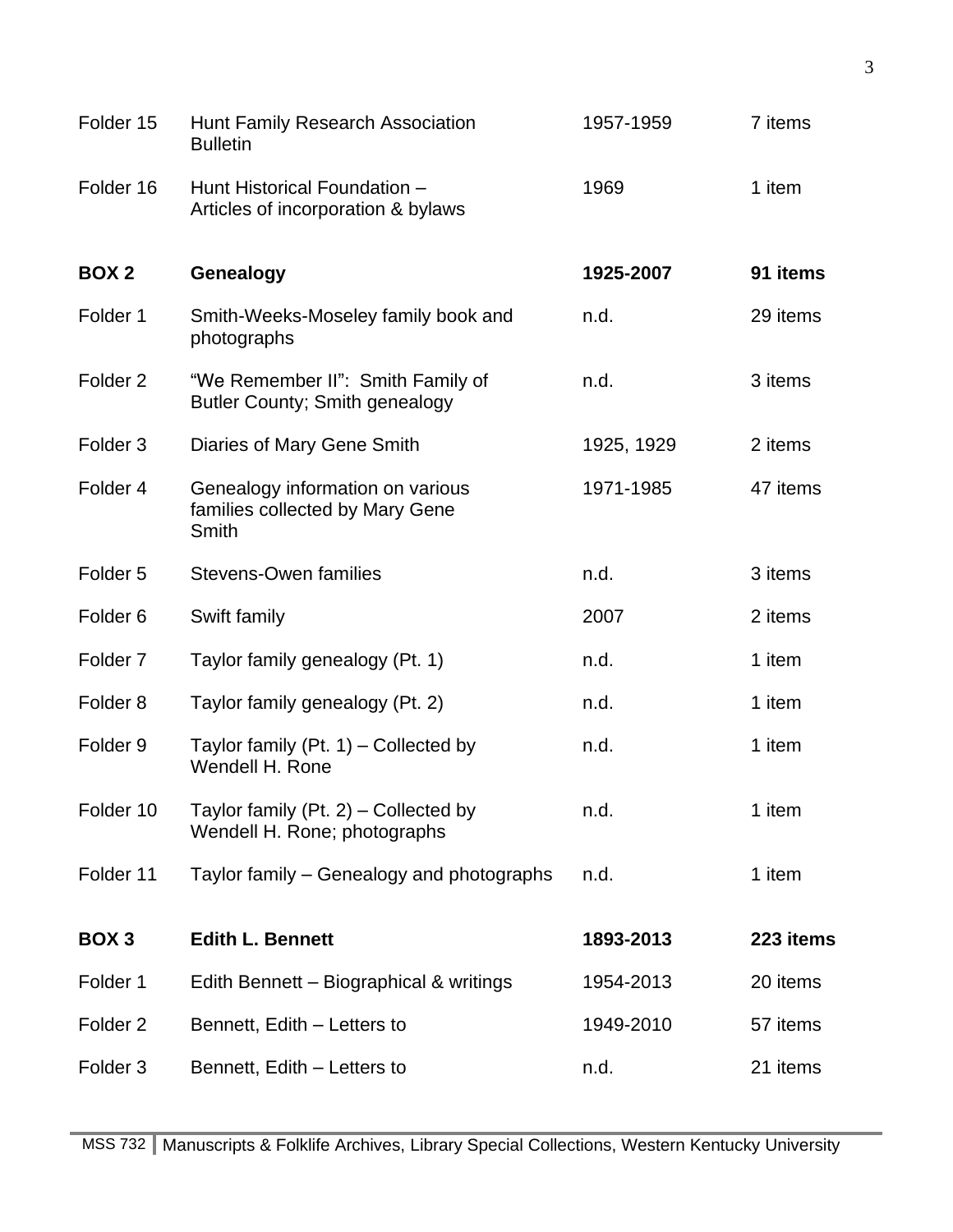| Folder 4            | Certificates, report cards of Edith<br><b>Bennett</b>                                                                 | 1937-2012       | 14 items  |
|---------------------|-----------------------------------------------------------------------------------------------------------------------|-----------------|-----------|
| Folder <sub>5</sub> | Recording (33-1/3 rpm) of Lew White<br>Playing the Pipe Organ; Edith Bennett:<br>"First Recording I Learned to Make." | 1952            | 1 item    |
| Folder <sub>6</sub> | Voice of the Caribbean - Information<br>about "Radio Church Chapel" (broadcast<br>on WOMI-AM) in Haiti                | 1983-2000       | 51 items  |
| Folder <sub>7</sub> | "Kentucky Tidbits" by Edith Bennett<br>and Edward Manley                                                              | 1976            | 1 item    |
| Folder <sub>8</sub> | "George's Gems," compiled by Edith<br><b>Bennett</b>                                                                  | 1984            | 1 item    |
| Folder <sub>9</sub> | Captain William Rowan Chapter,<br>D.A.R. - 40th anniversary scrapbook<br>compiled by Edith Bennett                    | 1989            | 1 item    |
| Folder 10           | Edith Bennett photographs (compact disc)<br>of Winona Lake Bible Conference                                           | 1952-1955       | 2 items   |
| Folder 11           | WOMI – News clippings and general<br>correspondence                                                                   | 1938-1979       | 15 items  |
| Folder 12           | WOMI - Recordings with Edith Bennett<br>as interviewer/moderator                                                      | 1998-2011       | 5 items   |
| Folder 13           | Joseph A. Bennett - Sermon notes                                                                                      | 1893-1922, n.d. | 34 items  |
| <b>BOX4</b>         | <b>Miscellaneous</b>                                                                                                  | 1842-2011       | 276 items |
| Folder 1            | Cox, Elizabeth S. - Genealogical<br>correspondence, photographs                                                       | 1971-2005       | 32 items  |
| Folder <sub>2</sub> | Manley, Edward - Correspondence                                                                                       | 1956-1970       | 17 items  |
| Folder <sub>3</sub> | Manley, Edward – Articles by Manley<br>and research notes, chiefly about<br><b>Butler County</b>                      | 1890-1983       | 31 items  |
| Folder 4            | Scrapbook of poems and lyrics<br>compiled by Ed Manley                                                                | n.d.            | 1 item    |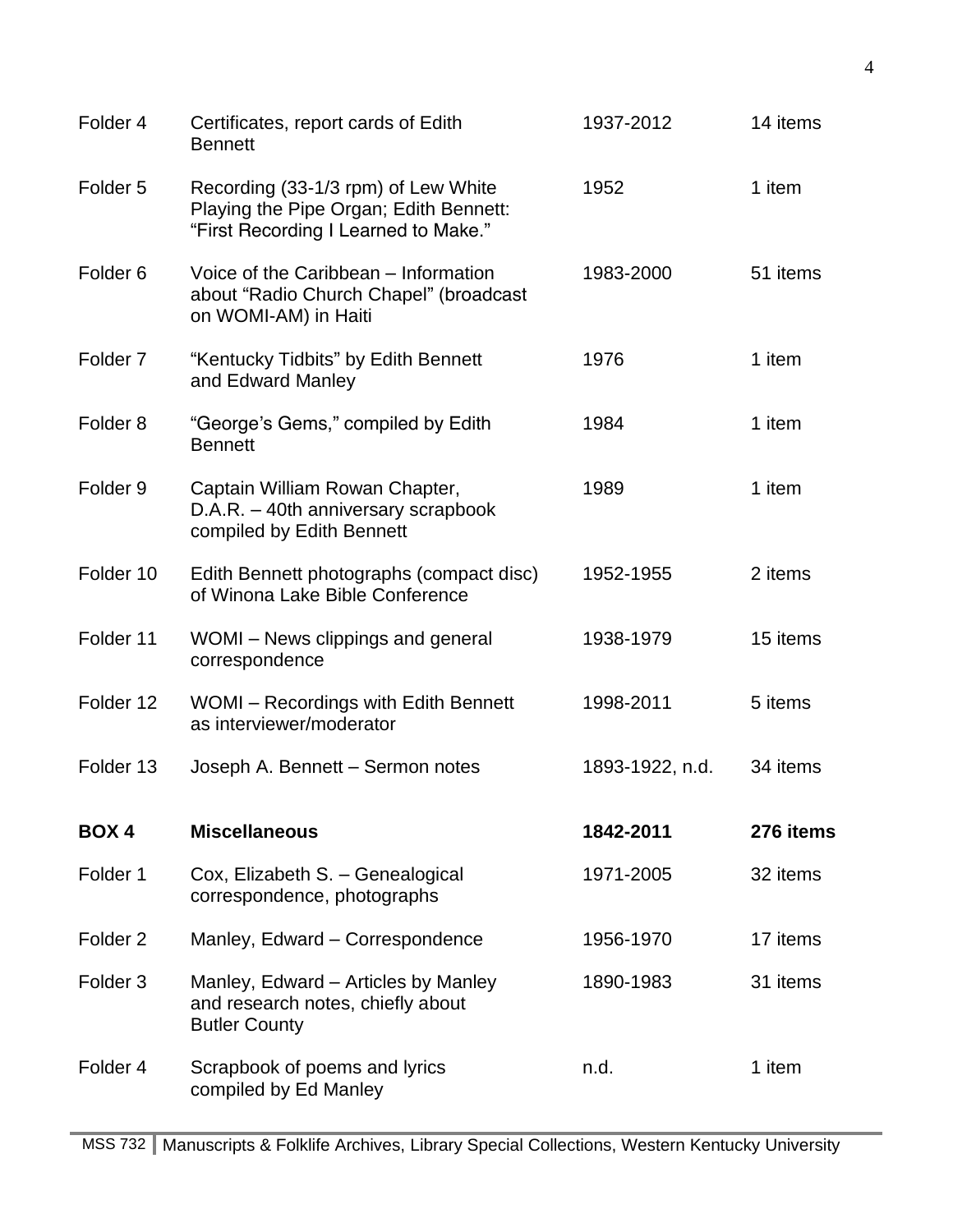| Folder <sub>5</sub>  | Rone, Wendell H. - Biographical material,<br>photographs                                               | 1934-2004       | 24 items |
|----------------------|--------------------------------------------------------------------------------------------------------|-----------------|----------|
| Folder <sub>6</sub>  | Rone, Wendell H. - Sons of the<br>American Revolution application and<br>supporting materials          | 1981-2003       | 23 items |
| Folder <sub>7</sub>  | McClellan, William - Biographical material,<br>writings                                                | 1969-1979, n.d. | 19 items |
| Folder <sub>8</sub>  | Miscellaneous genealogy                                                                                | 1993-2005, n.d. | 22 items |
| Folder <sub>9</sub>  | Miscellaneous correspondence                                                                           | 1884-1981       | 12 items |
| Folder 10            | News clippings – Butler County history                                                                 | 1935-2008       | 23 items |
| Folder 11            | "'Our Life': Fifty Years After<br>Graduation" - Rochester High School<br>Class of 1944                 | 1994            | 1 item   |
| Folder 12            | News clippings – Daviess County history                                                                | 1842-1999, n.d. | 5 items  |
| Folder 13            | Daviess County Historical Society -<br>Historical sketch by David Orrahood and<br><b>Edith Bennett</b> | 1986            | 1 item   |
| Folder 14            | Third Baptist Church (Owensboro,<br>Kentucky) – Newsletters, photographs                               | 2007            | 5 items  |
| Folder 15            | Civil War - Daviess County - Articles                                                                  | 1963-1965, n.d. | 11 items |
| Folder 16            | Henson, Josiah – Articles, photographs                                                                 | 1967-1993, n.d. | 26 items |
| Folder 17            | Spring Garden Cemetery - Henderson                                                                     | 2011            | 2 items  |
| Folder 18            | Marion High School - Reunion directory<br>for Class of 1942                                            | 1987            | 1 item   |
| Folder 19            | News clippings - McLean County history                                                                 | 1995-2001, n.d. | 7 items  |
| Folder <sub>20</sub> | Missions – Baptist pamphlets relating to<br>foreign missions                                           | 1900-1902, n.d. | 10 items |
| Folder 21            | Recipes, poem, children's story                                                                        | n.d.            | 3 items  |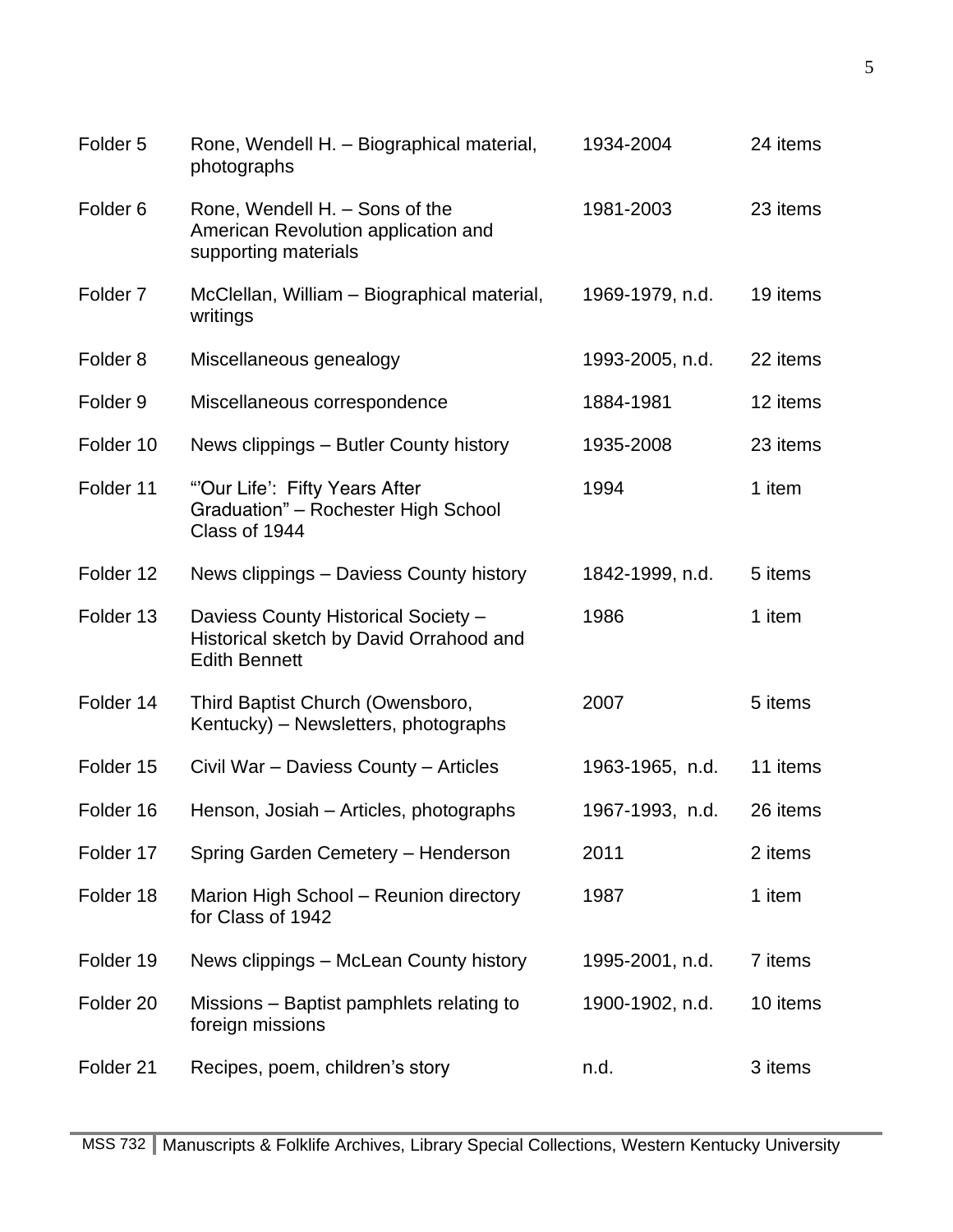| <b>BOX5</b>         | <b>Henry C. Smith Dentist Records</b>          | 1948-1953 | 5 items |
|---------------------|------------------------------------------------|-----------|---------|
| Folder 1            | The Daily Log for Dentists - Henry C.<br>Smith | 1948      | 1 item  |
| Folder <sub>2</sub> | The Daily Log for Dentists - Henry C.<br>Smith | 1949      | 1 item  |
| Folder <sub>3</sub> | The Daily Log for Dentists - Henry C.<br>Smith | 1950      | 1 item  |
| Folder <sub>4</sub> | The Daily Log for Dentists - Henry C.<br>Smith | 1951      | 1 item  |
| Folder <sub>5</sub> | The Daily Log for Dentists - Henry C.<br>Smith | 1953      | 1 item  |

#### *BIBLIOGRAPHIC RECORD*

|     | MSS STOVALL, Vickie Lynn (Smith) | 1842-2013 |
|-----|----------------------------------|-----------|
| 732 | - Collector                      |           |

Genealogical research, narratives, clippings, photographs, and local history pertaining to the Bennett, Hunt, Taylor and associated families of Kentucky, primarily Butler, McLean, Muhlenberg and Daviess counties. 5 boxes. 66 folders. 822 items. Originals, photocopies, photographs, cassette tape, compact discs. SC2013.128.31; SC2014.29.1; SC2015.67.1; SC2016.137.1

#### *SUBJECT ANALYTICS*

African Americans – Butler County B4,F10 African Americans – McLean County B3,F2 Alexander family B1, F2 Bennett, Edith Lillian, 1931- 2013 – Letters to B3, F2; B4, F2 Bennett, Edith Lillian, 1931-2013 – Relating to B1,F4,10; B2,F11; B3,F6-12; B4,F14 Bennett family B1, F3, 4 Bennett family – Photographs B1,F3,4 Bennett, Joseph Admiral, 1841-1908 B3, F13 Bloom, M. Catherine, 1912-1995 – Photographs B1, F5 Bloom, M. Catherine,  $1912-1995 -$ Relating to B1, F5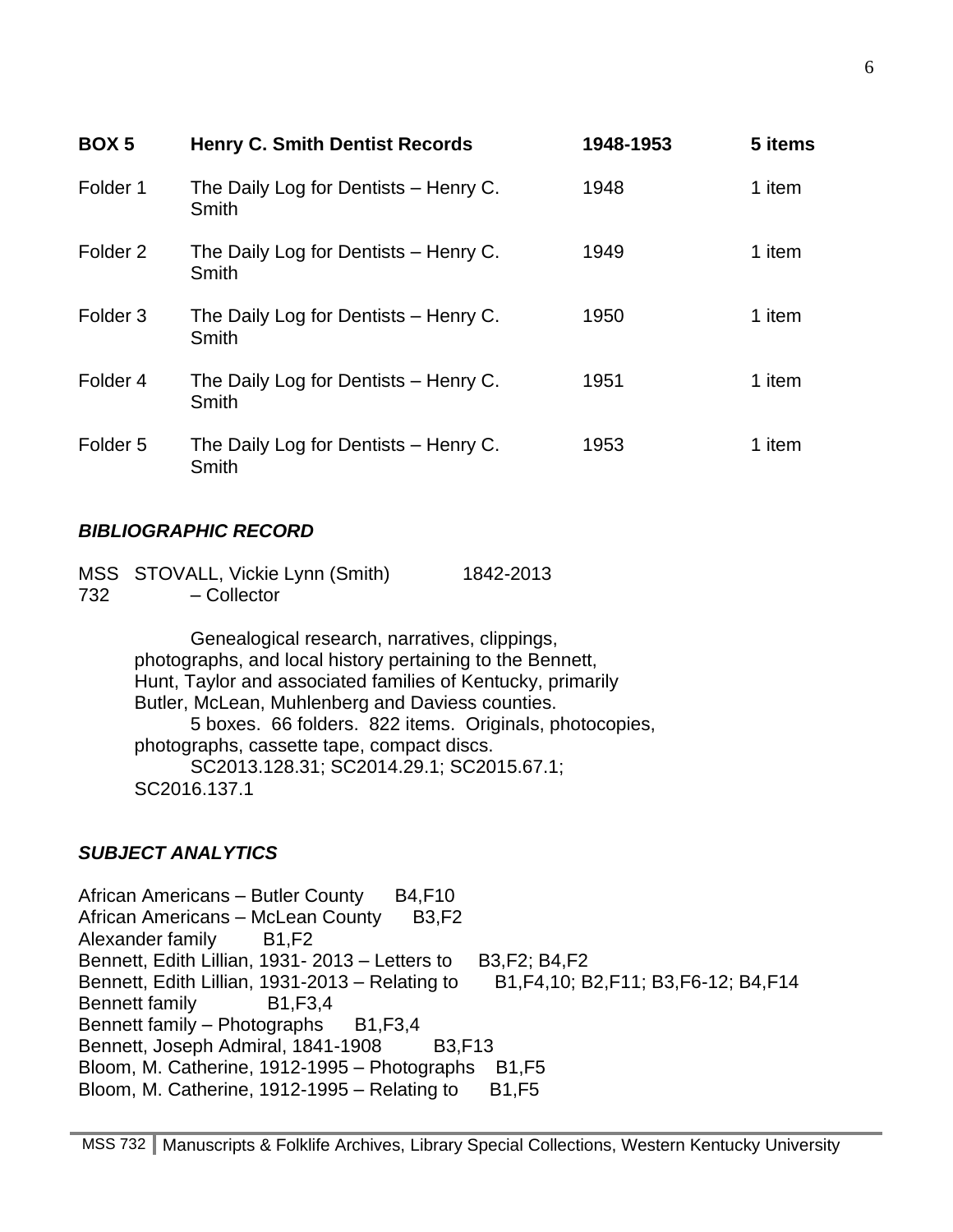Bloom, Richard Daniel, 1911-1968 – Photographs B1, F5 Bloom, Richard Daniel, 1911-1968 – Relating to  $B1,F5$ Brown, Binnie, 1885-1978 – Photograph B4, F3 Bunch family B1,F6 Bunch family – Photographs B1,F6 Cemeteries – Henderson – Spring Garden Cemetery – Relating to B4, F17 Cemeteries – Maryland – Benton Cemetery B1,F4 Churches – Muhlenberg County – Old Hebron Church  $B1,F6,12,13$ Churches – Owensboro – Third Baptist Church – Relating to B3, F6; B4, F14 Clarke, Marcellus Jerome,  $1844-1865 -$ Relating to B4, F15 Cox, Elizabeth Thomas (Smith), 1901-1999 – Correspondence B4,F1 Dabbs family B3,F7 Dabbs, George Henry, 1882-1967 – Letters to  $B1,F6$ Dabbs, George Henry, 1882-1967 – Relating to B3, F8; B4, F10 Daviess County Historical Society – Relating to B4, F13 Dentists – Owensboro B5 Diaries – Smith, Mary Gene, 1913-1989  $B2, F3$ Duncan family B2,F4 Evangelists B1,F5 Ford, Joseph M. "Joe," 1925-2014 (Informant) B3,F12 Green family B4,F8 Henson, Josiah, 1789-1883 – Relating to B4, F16 Humphrey family B1, F7 Hunt family B1,F6,8,9,10,11; B3,F7; B4,F3,6 Hunt family – Photographs B1,F8,11 Kirtley family B1,F4 Kirtley family – Photographs  $B1, F4$ Kitchens, Willis Freeman, 1925-2020 (Informant) B3, F12 Lindley family B1,F4; B4,F9 Manley, Edward Marquis, 1894-1971 B1, F8; B3, F7; B4, F3, 4 Manley, Edward Marquis, 1894-1971 – Correspondence B4, F2 McClellan family B1, F10 McClellan family  $-$  Photographs B4, F7 McClellan, William, 1901-1978 B4, F7 McClellan, William, 1901-1978 – Relating to  $B4,F7$ Meguire, Kenneth, 1918-1993 – Relating to  $B4,F8$ Missionaries – Baptist B4,F20 Missionaries – Haiti B3, F6 Mormons – Butler County B4, F10 Moseley family B2, F1, 4 Owen family B2,F5 Raper, Martha Alice (Bloom), 1922-2010 B1, F5 Raper, Martha Alice (Bloom), 1922-2010 – Photographs B1, F5 Raper, Martha Alice (Bloom),  $1922-2010$  – Relating to B1, F5 Ravenhill, Leonard, 1907-1994 B1, F5 Ravenhill, Leonard, 1907-1994 – Relating to  $B1,F5$